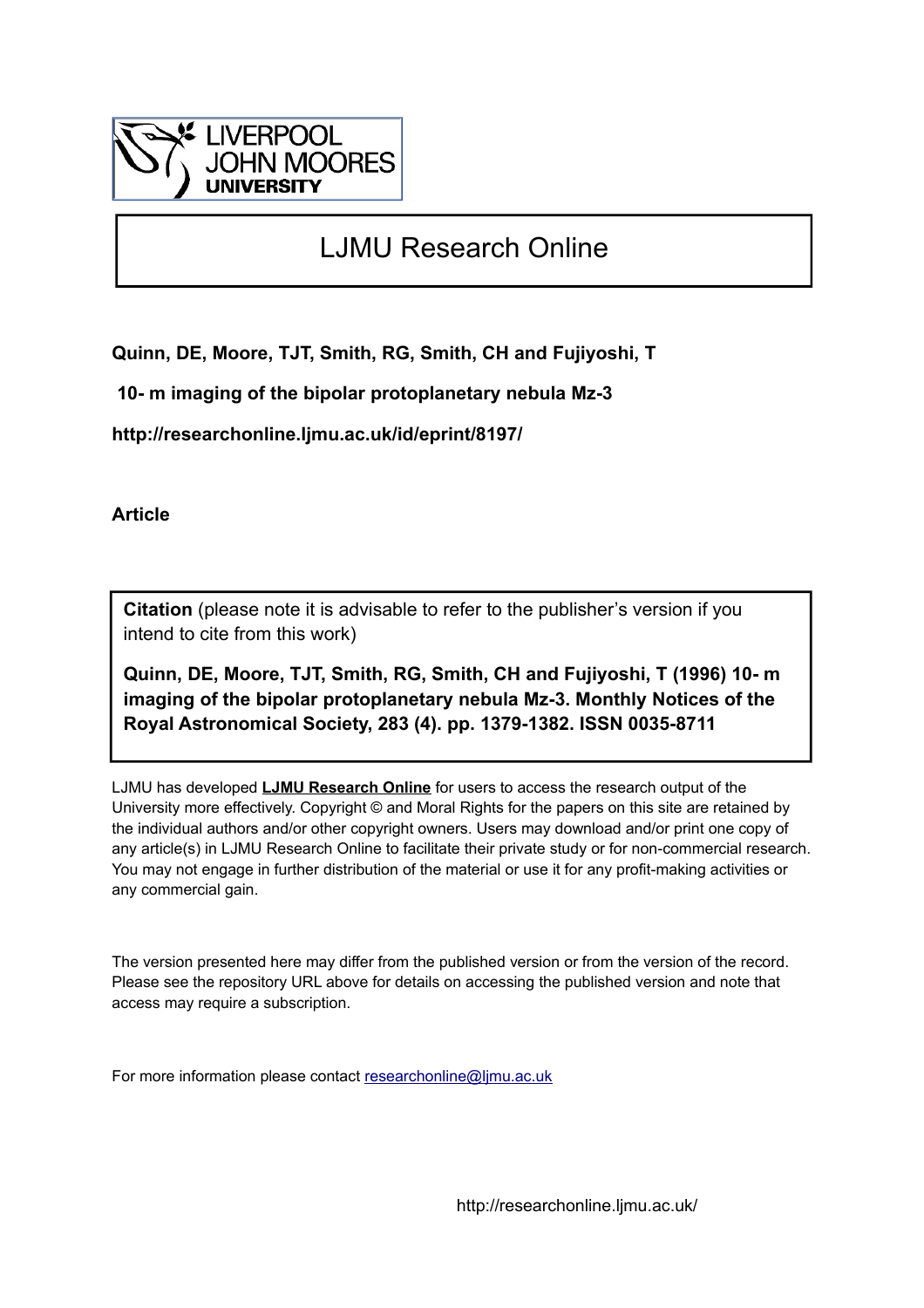# Dale E. Quinn, ★ Toby J. T. Moore, ★ Robert G. Smith, ★ Craig H. Smith ★ and Takuya Fujiyoshi\*

School of Physics, University College, Australian Defence Force Academy, The University of New South Wales, Canberra, 2600, ACT, Australia

Accepted 1996 August 12. Received 1996 July 19; in original form 1995 November 29

#### ABSTRACT

A 10-um image is presented of the bipolar protoplanetary nebula Mz-3 made at the 3.9-m Anglo-Australian Telescope using the NIMPOL mid-infrared imaging polarimeter. The image shows extended emission from warm  $(110-130 \text{ K})$  dust both to the north and to the south of the central star, which correlates well with the visible bipolar lobes. The observed surface brightness of this emission is consistent with radiative heating of the dust by both direct stellar illumination and trapped Lyman  $\alpha$  photons. Emission in excess of the point-source profile indicates that there is also an extended shell of dust surrounding the central star.

Key words: polarization – circumstellar matter – stars: imaging – dust, extinction – planetary nebulae: individual: Mz-3 - infrared: stars.

### 1 INTRODUCTION

Mz-3 is a bright protoplanetary nebula, appearing in optical images as a bipolar nebula with lobes of total extent  $\sim$  50 arcsec with a roughly north-south axis (Schwarz, Corradi & Melnick 1992; Scarrott, Scarrott & Wolstencroft 1994). The lobes are bisected by a dark lane which Meaburn & Walsh (1985) suggest is a disc of neutral material around the central source which is expanding at a rate of  $\sim$  20 km s<sup>-1</sup>. Cohen et al. (1978) identified the partially obscured central source as a hot star,  $\sim$  32 000 K and with spectral type 09.5. They calculated the distance to Mz-3 to be  $\sim$  1.8 kpc, and a lower bolometric luminosity limit of ~5700 L<sub>o</sub>, although calculations by Lopez & Meaburn (1983), based on the electron density, suggest that the distance to Mz-3 is < 1 kpc. van der Veen, Habing & Geballe (1989) find a luminosity of  $1400 \times D^2$  (kpc) and a distance of 3.3 kpc, implying a total luminosity of 15 000 L<sub>o</sub>.

A model of Mz-3 presented by Lopez & Meaburn (1983) suggests that the long axis of the nebula is inclined to the line of sight by an angle of around 30°. Further, they suggest that the bright lobes are a product of successive ejections of material from the outer layers of the star which form radiatively ionized shells. There are purportedly two outer shells to the south of the central source which contain a central spherical cavity that is expanding at  $v = 50 \text{ km s}^{-1}$  (Meaburn & Walsh 1985). In the north the situation is similar, with

only one outer shell present. An alternative steady-state model is also presented by Lopez & Meaburn (1983) in which the lobes are due to the collision of an energetic particle wind with surrounding material. Based on a stellar wind velocity of  $V_* = 1229$  km s<sup>-1</sup> the ejection and steadystate models give mass-loss rates of  $\dot{M}_* = 1.7 \times 10^{-4}$ and  $3.9 \times 10^{-7} \,\text{M}_\odot \,\text{yr}^{-1}$ , respectively.

V-band imaging polarimetry by Scarrott et al. (1994) suggests that the bipolar lobes are filled with hot ionized gas which makes them largely self-luminous at visible wavelengths. These lobes are bounded by dusty shells swept up from the outer layers of the stellar envelope by a fast stellar wind. The shells scatter light from the central star, forming a larger scale visible reflection nebula.

Mid-infrared spectrophotometry by Aitken & Roche (1982) of Mz-3 shows a relatively featureless  $8-13 \mu m$  spectrum aside from an emission line at  $12.8 \mu m$  attributed to Ne  $\text{II}$ . They found a good fit to the 10- $\mu$ m spectrum of Mz-3 with a featureless continuum affected by absorption due to overlying colder silicate grains. Based on the infrared excess when compared to a fitted blackbody curve, Cohen et al. (1978) calculated a temperature of  $T = 900 \pm 30$  K for the central portion of the nebula. As part of a more extensive study of the dust in protoplanetary nebulae, we have carried out 10- $\mu$ m imaging of Mz-3 to determine the spatial extent of warm dust around the central source and in the lobes.

#### 2 OBSERVATIONS

\* E-mail: d-quinn@adfa.oz.au (DEQ); tjtm@staru1.livjm.ac.uk (TJTM); r-smith@adfa.oz.au (RGS); c-smith@adfa.oz.au (CHS); txf@phadfa.ph.adfa.oz.au (TF).

The observations were made at the 3.9-m Anglo-Australian Telescope (AAT) on 1995 August 10, using the NIMPOL

©1996 RAS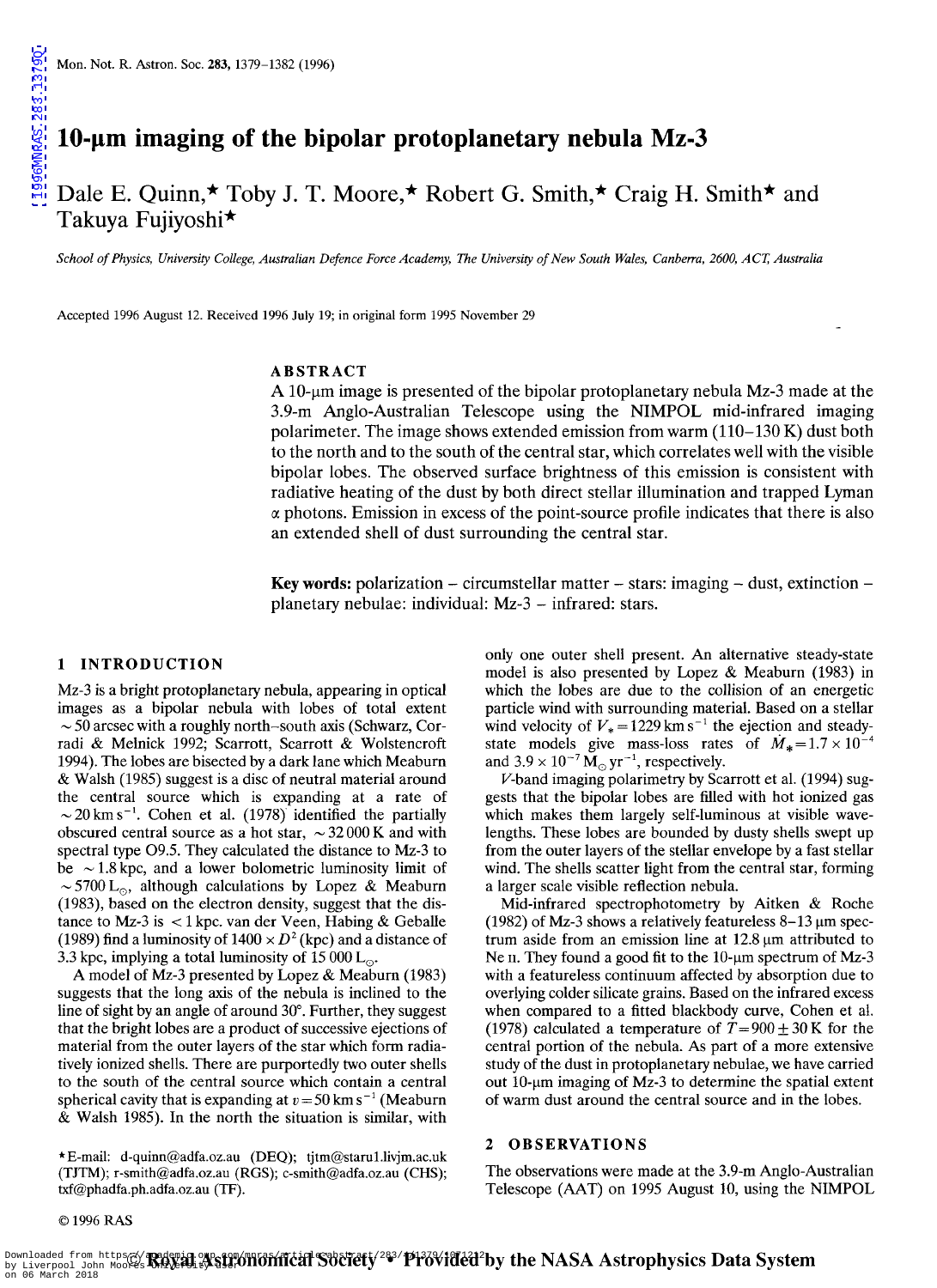## *1380 D. E. Quinn et ai.*

mid-infrared imaging polarimeter built in the School of Physics, University College at the Australian Defence Force Academy (Smith, Aitken & Moore 1994). NIMPOL uses a  $128 \times 128$  element, Si:Ga focal-plane array which has 0.25-arcsec pixels and a 32-arcsec field of view when mounted at the Cassegrain focus of the AAT with the  $f/36$ chopping secondary. The images were obtained through a broad-band  $8-13 \mu m$  filter using polarimetry mode, i.e. with a warm rotating CdS half-wave plate and a cold wire-grid analyser in the beam.

Mz-3 was observed for a total on-source time of 31 min, using a 12-arcsec north-south chop throw and a 12-arcsec east-west beamswitch with all four positions within the field of view. After shifting and adding sets of frames to remove telescope motions occurring on a time-scale of  $\sim$  100 s, the effect of the short chop on the overlapping extended emission was removed by using the northern pair of the four images in the field (produced by the chop-nod pattern) to

reconstruct the two southern images. These two restored images were then coadded to produce a final image of Mz-3. Effective on-source integration times are thus 16 min for the extended lobes.

Flux calibration was obtained from matching observations of the mid-infrared standards BS6832  $\lceil \eta \rceil$  Sgr;  $S(10 \,\mu\text{m}) = 197 \text{ Jy}$ , BS8636 [ $\beta$  Gru;  $S(10 \,\mu\text{m}) = 933 \text{ Jy}$ ] and BS7525 [ $S(10 \mu m) = 93$  Jy], and has an estimated uncertainty of 10 per cent. Mz-3 was observed at an airmass range of 1.08-1.13. The polarization standard was the BN object in Orion, assumed to have a polarization angle of 118° at  $10 \mu m$ .

#### 3 RESULTS AND DISCUSSION

The 10- $\mu$ m grey-scale image of Mz-3 is presented in Fig. 1. The image shows a bright central source with extended emission to the north and a fainter extended emission to the

© 1996 RAS, MNRAS 283, 1379-1382



Figure 1. A smoothed 10-µm grey-scale image of Mz-3 with contours at 90, 190, 350, 750, 1310, 2080, 3120, 4480, 6080 and 8000 mJy pixel<sup>-1</sup>. Offset zero is at  $16^{h}13^{m}23^{s}4$ ,  $-51^{\circ}51'47''(1950)$ .

© Royal Astronomical Society • Provided by the NASA Astrophysics Data System Downloaded from https://academic.oup.com/mnras/article-abstract/283/4/1379/1071212 by Liverpool John Moores University user on 06 March 2018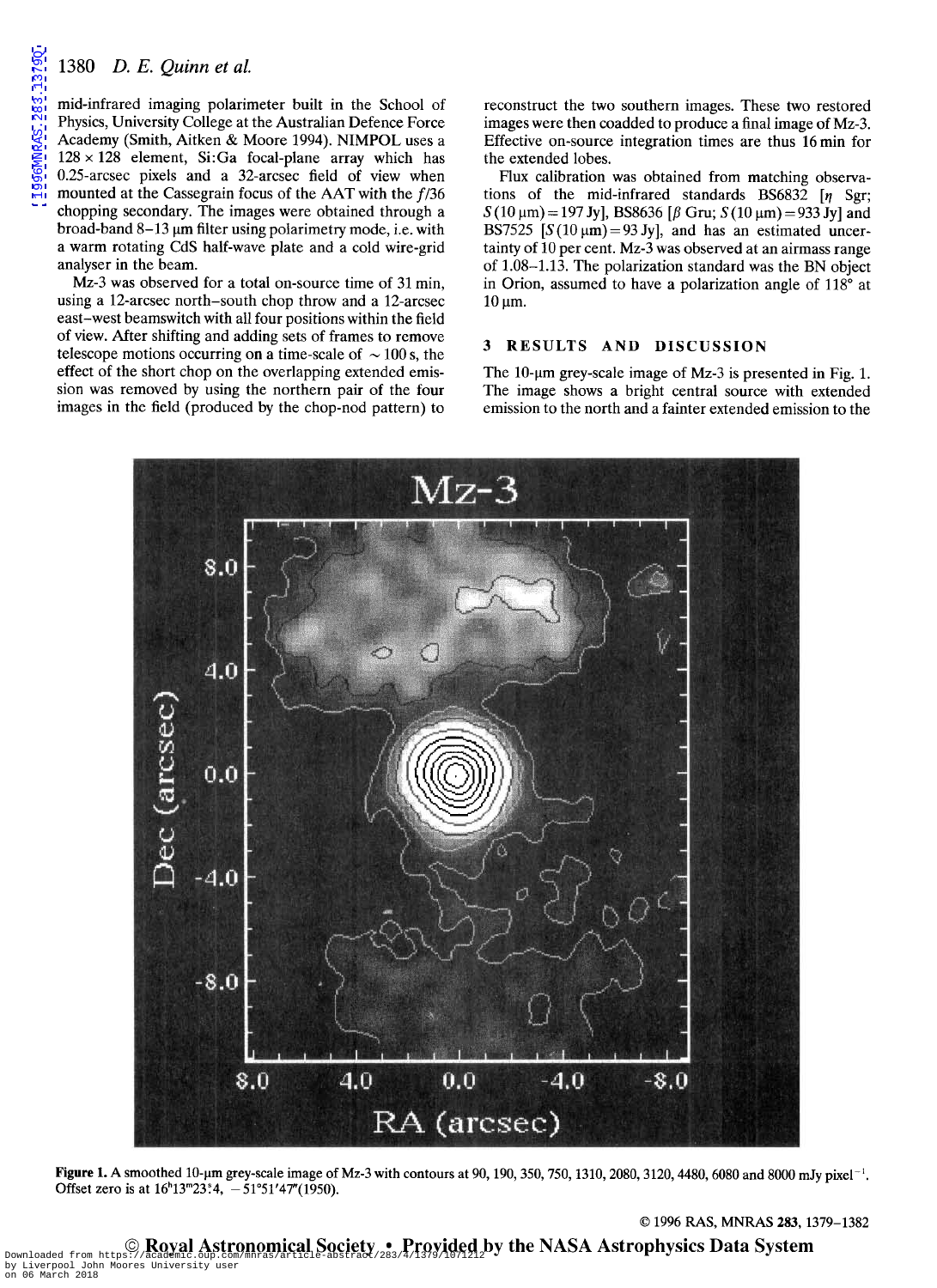south, with similar morphology to the visible images of Cohen et al. (1978), Schwarz et al. (1992) and Scarrott et al. (1994). The similarity between the visible and infrared images suggests that the dust seen in emission at  $10$ - $\mu$ m is the same dust that is scattering at visible wavelengths. There is an apparent maximum in the extended emission around 7 arcsec to the north of Mz-3, but the separation to the southern extended emission lobe is less well defined. The mean surface brightness of the northern emission in the image is  $270 \text{ mJy}$  arcsec<sup>-2</sup> while in the south it is  $100$  mJy arcsec<sup>-2</sup>, with rms noise levels of 40 mJy arcsec<sup>-2</sup> for each. The oversampled image is smoothed using a Gaussian function with  $\sigma = 1.5$  pixel, although the seeing was closer to 1 arcsec. The smoothed image has noise levels of  $\pm 8$  mJy arcsec<sup>-2</sup>.

In a 5-arcsec, circular software aperture, the central bright source in Mz-3 has a flux density of 29 Jy through the broad-band 10-um filter, with a calibration error of  $\pm 3$  Jy and signal-to-noise ratio of 116. This flux density is consistent with the results obtained by van der Veen et al. (1989) and Aitken & Roche (1982).

These observations did not produce a significant detection of polarization in Mz-3. Again using a 5-arcsec circular software aperture, we obtained formal values of  $1.2 \pm 1.2$ per cent at  $69^{\circ} \pm 29^{\circ}$  for the polarization and position angle (east of north), respectively. The position angle is, however, consistent with previous determinations in the visible (position angle  $\sim$  70°) by Scarrott et al. (1994) for the direction of interstellar polarization at the central source.

A nebula with the stellar luminosity and size of Mz-3 is likely to have a low optical depth at  $10 \mu m$  and the grains will be heated both radiatively and by trapped Lyman  $\alpha$ photons in the ionized gas filling the bipolar lobes (Pottasch 1987). For dust at 7 arcsec from the central source (the apparent maximum of the extended emission), and assuming that in Mz-3 the ratio of the ultraviolet and infrared absorption coefficients is  $\sim$  100 and that  $n_e M_g / M_d \sim 2 \times 10^7 \text{ cm}^{-3}$ , where  $n_e$  is the electron density and  $M_d/\dot{M}_s$  is the dust-to-gas mass ratio then, from fig. 2 of Pottasch (1987), a planetary nebula with luminosity and radius similar to that of Mz-3 would have a dust temperature of around  $110-130$  K. The observed  $10$ - $\mu$ m surface brightness in the northern extended lobe of Mz-3 of 270 mJy requires blackbody-equivalent temperatures of  $T_d \geq 95$  K to produce this level of emission. If the  $10$ - $\mu$ m dust optical depth is low, this is consistent with radiative and trapped Lyman  $\alpha$  heating of the dust.

The expected  $8-13 \mu m$  flux density of a 32000 K stellar photosphere, using a luminosity of  $1400 \times D^2$ , would be  $\sim$  2 mJy. The stellar photosphere therefore does not contribute significantly to the observed flux density of 29 Jy in a 5-arcsec aperture. Apart from warm dust, the only other possible source of 10- $\mu$ m flux is free-free emission but, using the measured flux density of 630 mJy for Mz-3 at 5 GHz (Pottasch et al. 1984), the contribution from freefree emission at 10  $\mu$ m should be no more than 260 mJy across the whole source. It is therefore reasonable to assume that all of the  $8-13 \mu m$  emission from both the central source and the extended lobes is due to a dust shell around the central star.

Profiles of Mz-3 through the RA and Dec. directions are shown in Fig. 2. The reference curve in both figures is a



Figure 2. Line profiles of the central source of Mz-3 in (a) RA and (b) Dec. directions through the peak. The solid lines are those of Mz-3, and the dashed lines are a composite of line profiles of the three standard stars observed on the same night.

composite from the images of the three standard stars observed on the same night, all of which are known to be point sources, i.e. it represents the effective point-spread function due to the telescope and atmospheric seeing. Mz-3 shows emission slightly in excess of the average point-source profile at all radii but the majority of the  $10$ - $\mu$ m emission comes from a region smaller than the spatial resolution of the image. The inner edge of the circumstellar dust shell is therefore unresolved.

Assuming continuing, constant mass loss, the inner edge of the dust shell should occur where the equilibrium temperature falls below the condensation temperature for silicates of approximately 1000 K (e.g. Schutte & Tielens 1989). Assuming  $T_* = 32000$  K and  $L_* = 1400$  L<sub>o</sub> kpc<sup>-2</sup>, this distance can be approximated to be around 0.02 arcsec from the central star based on a  $\lambda^{-1}$  emissivity and for grains much larger than the wavelength of stellar radiation and much smaller than the wavelength of the emitted radiation from the surrounding dust (Herman, Berger & Pennix 1986). If the mass-loss rate has decreased, the inner shell radius may not be defined by the dust condensation temperature and may be larger than 0.02 arcsec. Since it remains unresolved, however, the inner radius of the dust